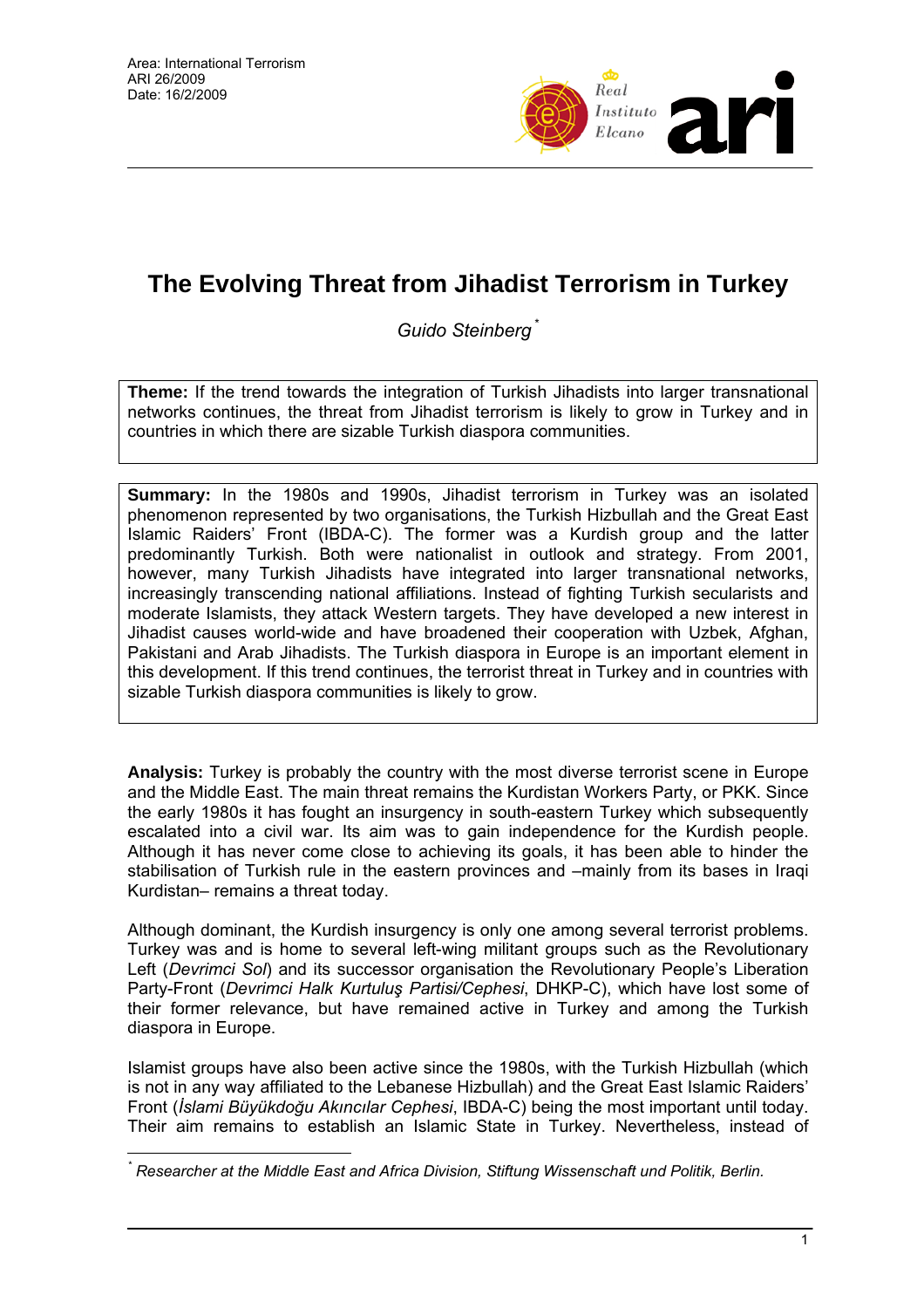

fighting in Turkey, some individuals took part in the wars in Bosnia and Chechnya in the 1990s, while others chose to travel to Pakistan and Afghanistan in the 1990s in order to receive terrorist trainings in the camps of al-Qaeda.<sup>1</sup> Ever since, a distinct Turkish Jihadist scene has developed in Turkey and among Turks in the European diaspora which has adopted a more internationalist ideology than their predecessors did. There are indications that the number of Turks travelling to Pakistan to join al-Qaeda and the Taliban and receive training there is growing. Turkish Jihadists are beginning to pose a growing threat to Turkish and European security.

## *A History of Islamist Terrorism in Turkey*

Islamist terrorism in Turkey emerged in the early 1980s, partly in response to three developments in the Middle East: (1) the rise of Islamist movements in the Arab (and Muslim) worlds from the 1960s; (2) the Islamic Revolution in Iran; and (3) the beginning of the Kurdish insurgency in Turkey in 1984. Although Islamist movements in Turkey in the 1980s and 1990s remained focused on their home country, developments abroad did have a lasting impact on the situation. While the Turkish Hizbullah was a phenomenon connected to the Kurdish struggle and (in its formative period) the impact of the Iranian revolution, the IBDA-C has been a Turkish (non-Kurdish) phenomenon.

## *The Turkish Hizbullah*

 $\overline{a}$ 

The Turkish Hizbullah is a primarily Kurdish organisation which has its social base in the predominantly Kurdish eastern part of the country and among the Kurdish populations of the major cities in the West like Istanbul and Izmir. It emerged in Diyarbakır, the largest city in the Kurdish south-east in the early 1980s under the leadership of Hüseyin Velioğlu (1952-2000), but soon split into two factions called *Ilim* ('knowledge' or 'science') and Menzil ('way-station').<sup>2</sup> The Ilim branch was led by Velioğlu and was responsible for most of the organisation's terrorist activity. The Ilim demanded immediate violent action while the Menzil argued for a step-by-step, propaganda-based strategy of winning over supporters before embarking on holy war.<sup>3</sup> Differing strategic thoughts led to a bitter power struggle within the organisation. The groups finally split in 1987 and fought each other in the early 1990s. From 1994, the Ilim faction gained ground and became the dominant branch.

From 1987, the Turkish Hizbullah posed as a competitor to the PKK among Turkish Kurds in Eastern Anatolia and tried to win the loyalty of Kurds who opposed the PKK's Marxist ideology on religious grounds. A violent struggle between the two groups developed which escalated in the early 1990s. The clash between Hizbullah and the PKK prompted many observers to suspect the involvement of the Turkish security forces. They claimed that the Hizbullah was created in order to fight the PKK on behalf of the Turkish government and armed forces. In fact, on a local level, the security forces and Hizbullah cadres seem to have cooperated closely in their fight against the PKK. It was a common phenomenon in the Middle East of the 1970s and 1980s that governments cooperated with Islamists in order to weaken their secular adversaries. It is rather unlikely, however, that the Turkish army actually founded the Hizbullah in order to use it as an instrument in the civil war.

 $1$  Several members of the group which perpetrated the attacks in Istanbul in November 2003 had been trained in Afghanistan before 2001.<br><sup>2</sup> Peth ware named after bes

Both were named after bookshops, which the respective leaders of the group had opened in Diyarbakır in the early 1980s and were the group had formed. Fidan Güngör opened the Menzil bookshop in 1981 and the Ilim bookshop was opened by Hüseyin Velioğlu in 1982.

 $3$  Rusen Cakir (2007), 'The Reemergence of Hizballah in Turkey', The Washington Institute for Near East Policy, Policy Focus 74, September, p. 8.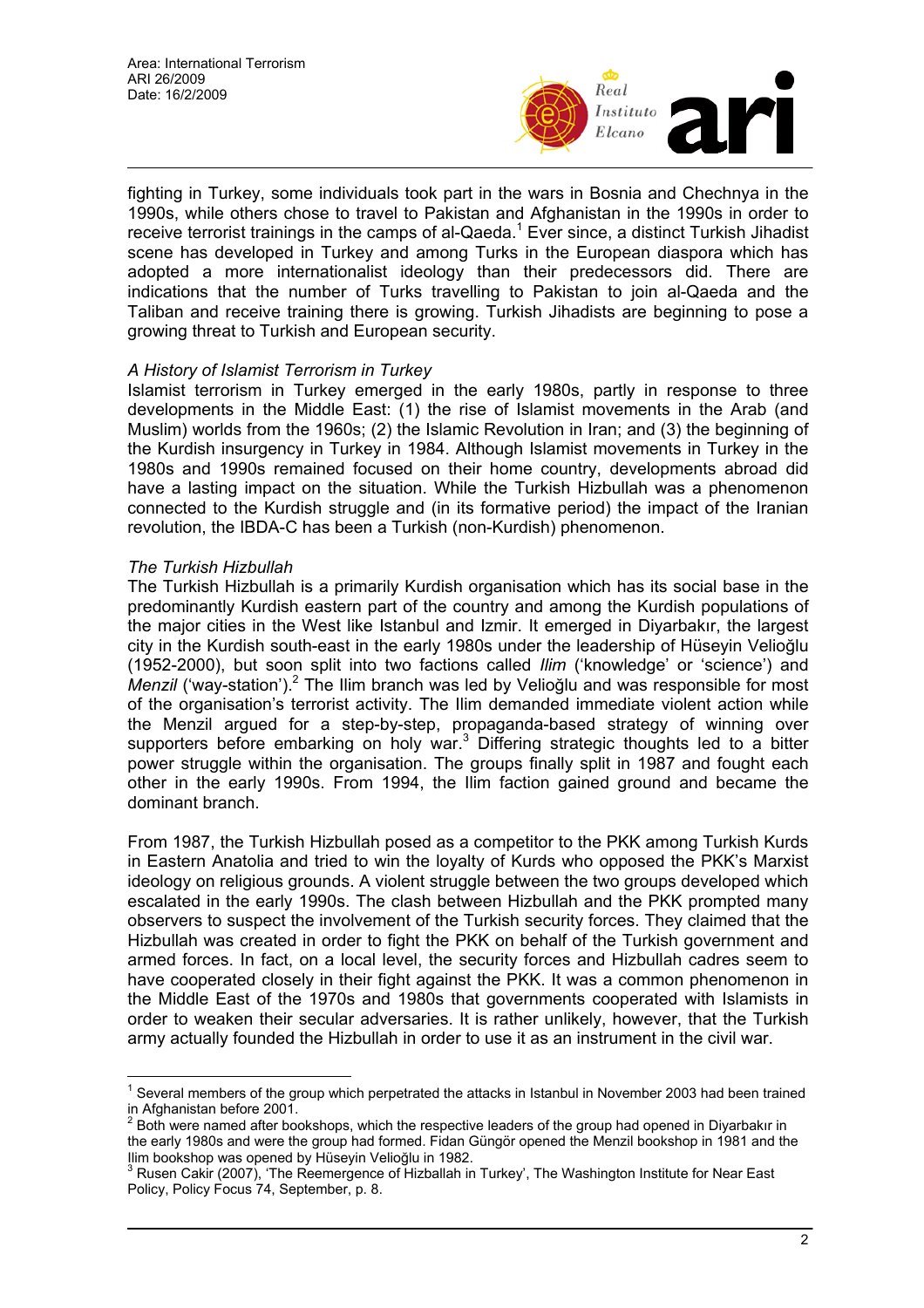

The Hizbullah was also suspected of entertaining close links with Iran. The founders of the movement in the early 1980s were clearly inspired by the Islamic Revolution in neighbouring Iran. This was a common phenomenon in the Middle East after 1979, as Sunni Islamists felt encouraged by the success of their Iranian brethren in toppling a pro-Western ruler. Members of Hizbullah frequently travelled to Iran and received training and other kinds of support by the Iranian Revolutionary Guards.<sup>4</sup> However, the Ilim faction was reputed to be more distant from Iran than Menzil. Relations between the Hizbullah and Tehran seem to have cooled down after the Islamic Republic gave up its revolutionary foreign policy in the 1990s.

Even if there had been some cooperation between the Turkish army and the Hizbullah in the 1980s and 1990s, the Turkish state successfully fought the organisation from 1999. In the meantime, Hizbullah had expanded its activities to the big cities of Western Turkey where it tried to attract Kurds who had migrated in large numbers from Eastern Anatolia. In January 2000, the Turkish police raided a house in Istanbul and killed Velioğlu. It then came out that the group had kidnapped and executed several dozen businessmen, Islamist and secular intellectuals and journalists. As a result, it quickly lost support among its Kurdish sympathisers. When it tried to retaliate by assassinating the chief of police in Diyarbakır, the government cracked down on the organisation. Many of the top leaders were arrested while others fled the country to Europe.<sup>5</sup>

In recent years, the Hizbullah has reorganised in Turkey and in the diaspora, with its leader, Isa Altsoy, living in Germany.<sup>6</sup> It spectacularly re-emerged as a non-violent group and has focused on legal public activity. It now follows the strategy originally propagated by the Menzil group. For instance, in 2006 it organised mass rallies of tens of thousands in Diyarbakır, protesting against the Danish cartoons of the prophet Muhammad. After having shunned any public activity until 2000, it has begun to publish books and magazines and has increasingly relied on the Internet to spread its message.<sup>7</sup> However, the new Hizbullah has not explicitly broken with its violent past, and it seems that –just like the Menzil group in the late 1980s and early 1990s– it sees propaganda activity as merely a phase in a struggle that will ultimately lead to a violent jihad.

## *The Great Eastern Islamic Raiders' Front (IBDA-C)*

The Great Eastern Islamic Raiders' Front or IBDA-C was founded in 1984 by Salih Mirzabeyoğlu (Salih Izzet Erdiş, born 1950). In contrast to the Hizbullah, IBDA-C members are mostly (if not all) Turks rather than Kurds, although its leader is alleged to come from a Kurdish family. Mirzabeyoğlu had first joined the Islamist National Salvation Party (*Millî Selamet Partisi*, MSP) of former Prime Minister Erbakan, but than left in order to build a more radical, militant group. He was deeply influenced by the writings and personality of the Islamo-nationalist poet Necip Fazil Kısakürek (1904-1983), who –in a book titled *The Ideological Network of the Great East* (*Büyük Doğu İdeolocya Örgüsü*)– had propounded the idea of a supranational Islamic state. This state, to be named 'Great East', would comprise the territory of several Middle Eastern states and be ruled by a caliph from Istanbul. In fact, Kısakürek proposed a peculiar mix of Islamism, Ottomanism and Turkish nationalism, which is typical for some Jihadist organisations in Turkey until today.

 $\overline{a}$ 

<sup>4</sup> Cakir (2007), p. 11 ff.

<sup>5</sup> *Ibid.*, p. 13. 6

 $^{\circ}$  Altsoy was arrested in December 2007 and remains in prison.<br>7 Cakir (2007), p. 12.15

Cakir (2007), p. 13-15.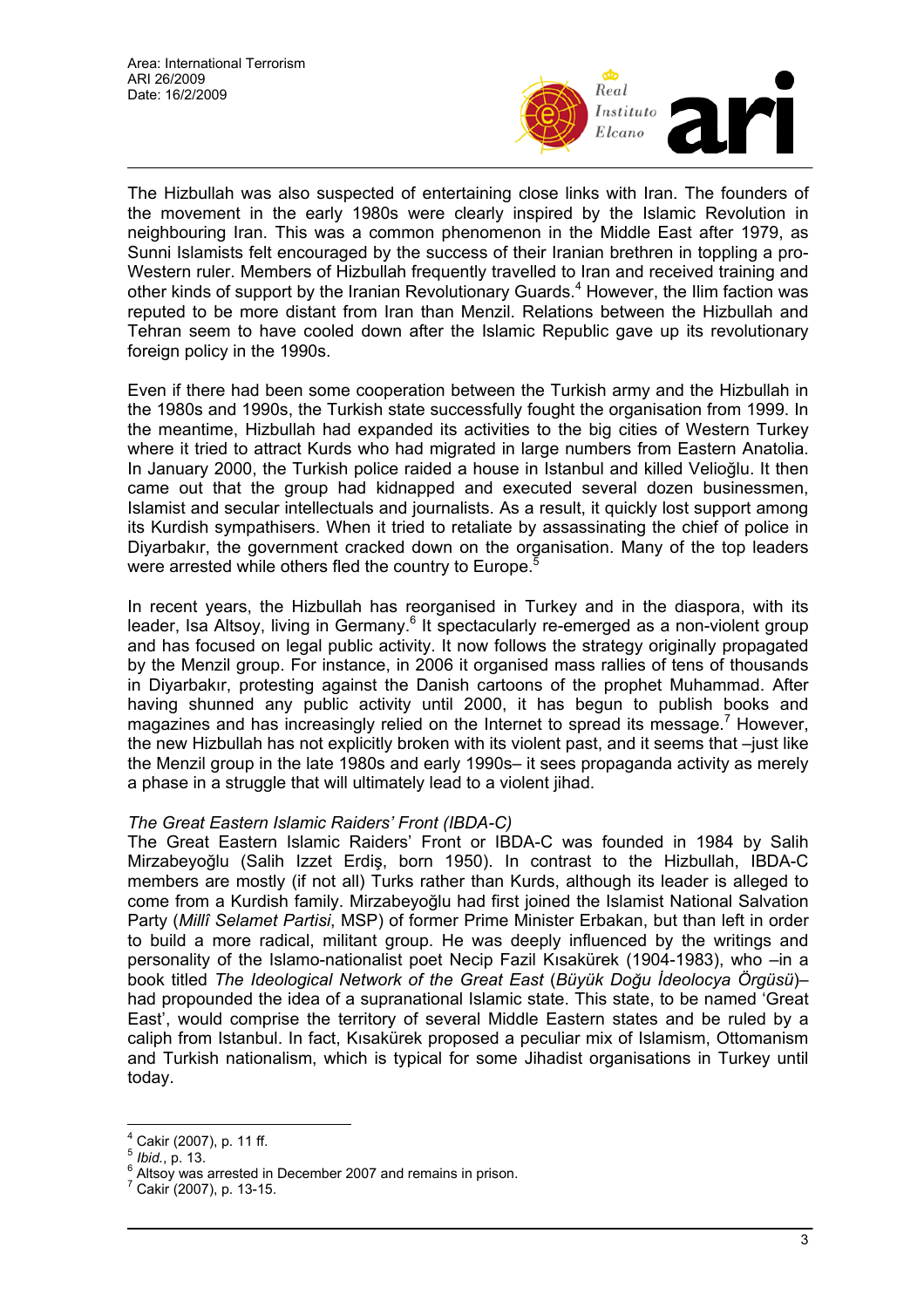

Mirzabeyoğlu set out to fulfil Kısakürek's vision by fighting the Turkish state and Turkish secularism as the main obstacles in the way to an Islamic state. The IBDA-C is strongly sectarian and therefore does not share Hizbullah's strong connections to Iran. It is anti-Shiite, anti-Alevite, anti-Christian and anti-Jewish. During the 1990s, the group perpetrated numerous attacks not only on prominent secularists, but also on Jews, Alevites and Christians. It frequently attacked banks and government installations as well as churches, bars, brothels and nightclubs.

IBDA-C was and remains a relatively small organisation with no more than a few hundred supporters. Its resources are limited so that its activities have never been very effective. Furthermore, it is highly fragmented. The group has, however, followed a strategy that was later termed 'leaderless jihad'. The IBDA-C cells normally consist of no more than three to five members and the organisation relies on cells forming independently after having been convinced by the IBDA-C's propaganda activities.<sup>8</sup> Therefore, arrests of individual members and cells do not damage the organisation as much as in cases of more centralised structures.

As a consequence, the IBDA-C relies heavily on the dissemination of its ideas. Mirzabeyoğlu himself wrote more than 50 books, in which he expounded the group's ideology. Even after he was arrested in late 1998, Mirzabeyoğlu continued his propaganda efforts in Turkish jails and his followers have persisted in these activities. Since 2001 they publish a journal called *The Awaited New Order* (B*eklenen Yeni Nizam*). In 2005, the IBDA-C started publishing a journal called *Kaide* (al-Qaeda) in which the authors openly support Osama Bin Laden's organisation.<sup>9</sup> IBDA-C activists increasingly publish their materials on the Internet.

## *Al-Qaeda and the Istanbul Bombings*

 $\overline{a}$ 

From its inception in the mid-1990s, al-Qaeda has been an Arab organisation, dominated by Egyptians and Saudi-Arabians around its two leaders, Aiman al-Zawahiri and Osama Bin Laden. Until 2001, the organisation had not been able to fully integrate the national or regional groupings into its hierarchy. North Africans, Syrians and Palestinians still tended to organise in nationally or regionally homogenous groups. Some, like the Palestinians and Jordanians under the leadership of Abu Musab al-Zarqawi (1966-2006), refused to join the organisation and preferred to build their own, which was first called *al-Tawhid* ('Monotheism') and then *al-Tawhid wa-l-Jihad* ('Monotheism and Holy War').<sup>10</sup>

Although no reliable numbers are available, Turkish nationals seem to have been a small minority among the volunteers trained in the Afghan camps. Only after the attacks on Jewish and British targets in Istanbul in November 2003 has more detailed information was made available to the public. However, Afghanistan was only one among several destinations for Turkish Jihadists in the 1990s. Turks first seem to have developed a keener interest in the situation of Muslims in the Balkans and the Caucasus. This is due to historical reasons: both regions had at least partly been ruled by the Ottoman Empire and there were strong relations between Islamists there and their Turkish brethren. An

<sup>8</sup> Lawrence E. Cline (2004), 'From Ocalan to Al Qaida: The Continuing Terrorist Threat in Turkey', *Studies in Conflict and Terrorism*, nr 27, p. 321-335 (p. 325), and Gareth Jenkins (2007), 'Turkey's Islamic Raiders of the Greater East Seeking Ties with al-Qaeda?, *Jamestown Terrorism Focus*, vol. IV, nr 40, 5 December, p. 6.<br>9 'Kaide (Al-Qaeda) Magazine Published Openly in Turkey', *Memri Special Dispatch Series*, nr 905.

<sup>&</sup>lt;sup>10</sup> Tawhid, 'the profession of the unity of God', is the core concept of Muslim theology. Islamists argue that this

principle has been neglected by their adversaries.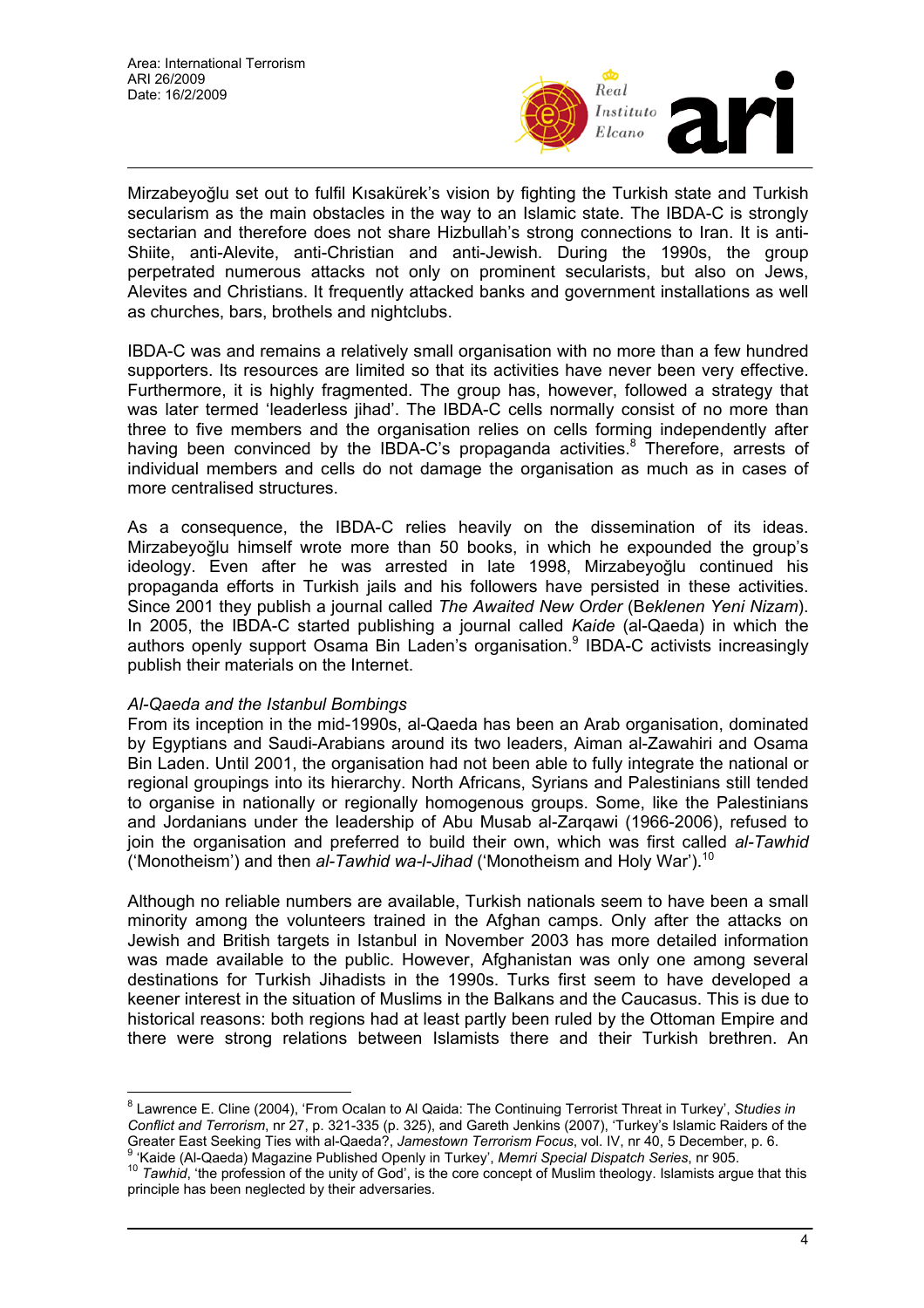

unknown number of Turks took part in the wars in Bosnia and Chechnya.<sup>11</sup> Among the Turkish nationals who then went to Afghanistan, Kurds seem to have formed a majority. As Kurds mostly live in south-eastern Anatolia bordering on Syria and Iraq and have contact with the Kurdish minorities in the neighbouring countries, they have been more open to influences from the Arab world than the Turks. Some Kurds from Iraq also joined the Jihadists in Afghanistan. This might explain the dominance of Kurds among 'Turkish Afghans' in the 1990s.

Turkey itself was an important logistics hub for al-Qaeda and a way-station for Jihadists travelling to Pakistan and Afghanistan. One important route led Europeans, North Africans and Middle Easterners to Turkey, in most cases to Istanbul first, and thence overland to Iran and Pakistan. In the 1990s, al-Qaeda personnel based in Turkey assisted the volunteers. The most important operative seems to have been Muhammad Bahaiah (Abu Khalid al-Suri), a Syrian.<sup>12</sup> To what extent Turkish operatives have been implicated in these activities has not yet been established. However, the Turkish dimension appears to have been more important than hitherto suspected.

The US war against Iraq 2003 became an important turning point for the Turkish Jihadists. The invasion and the subsequent emergence of an Iraqi insurgency have in general fostered Turkish Anti-Americanism and have prompted even formerly more nationalistinclined Islamists to target the US and their allies.<sup>13</sup> A first consequence of this trend was the Istanbul bombings of November 2003.

## *The Istanbul Bombings of November 2003*

Turkey was first hit by al-Qaeda on 15 November 2003 when car bombs exploded outside the Neveh Shalom and Beit Yisrael synagogues in central Istanbul. Suicide bombers in trucks then targeted the local branch of the British HSBC bank and the British consulate, with the result of 62 dead and more than 650 injured. These were the most devastating terrorist attacks in Turkish history and subsequently dubbed Turkey's 'September 11'.

At least some of the perpetrators had undertaken courses in al-Qaeda training camps in Afghanistan. During the investigations, suspects stated that they had discussed possible targets with the al-Qaeda military commander, the Egyptian Abu Hafs al-Masri (died 2001). According to these reports, the al-Qaeda leadership had ordered them to attack Western and/or Israeli targets. Their discussion had centred on an attack at Incirlik airbase in southern Turkey, the most important US base in the country. Because of the tight security around the airport, the group had decided to look for more vulnerable targets. The final decision to attack Jewish and British targets seems to have been taken by the attackers after the invasion of Iraq by US and British forces in the spring of 2003. In October 2003, Osama Bin Laden issued an audio tape in which he called upon his followers to perpetrate attacks on countries which had provided troops to help the US stabilise Iraq, most prominently the UK, Spain and Italy.

Shortly after the attacks, the IBDA-C and the Abu Hafs al-Masri Brigades, a group of online activists not related to al-Qaeda, claimed responsibility for the attacks. However, in the course of the investigation it became clear that the plot was hatched by a local group

 $\overline{a}$  $11$  Chechnya remains an important interest of Turkish Internet activists and the leaders of the Chechen jihad,

like Khattab and Shamil Bassajev, have a cult status among Turkish Jihadists.<br><sup>12</sup> See Brynjar Lia (2007), *Architect of Global Jihad. The Life of al-Qaida Strategist Abu Musab al-Suri*, Hurst, London, p. 189-193.

Jenkins (2007), p. 6.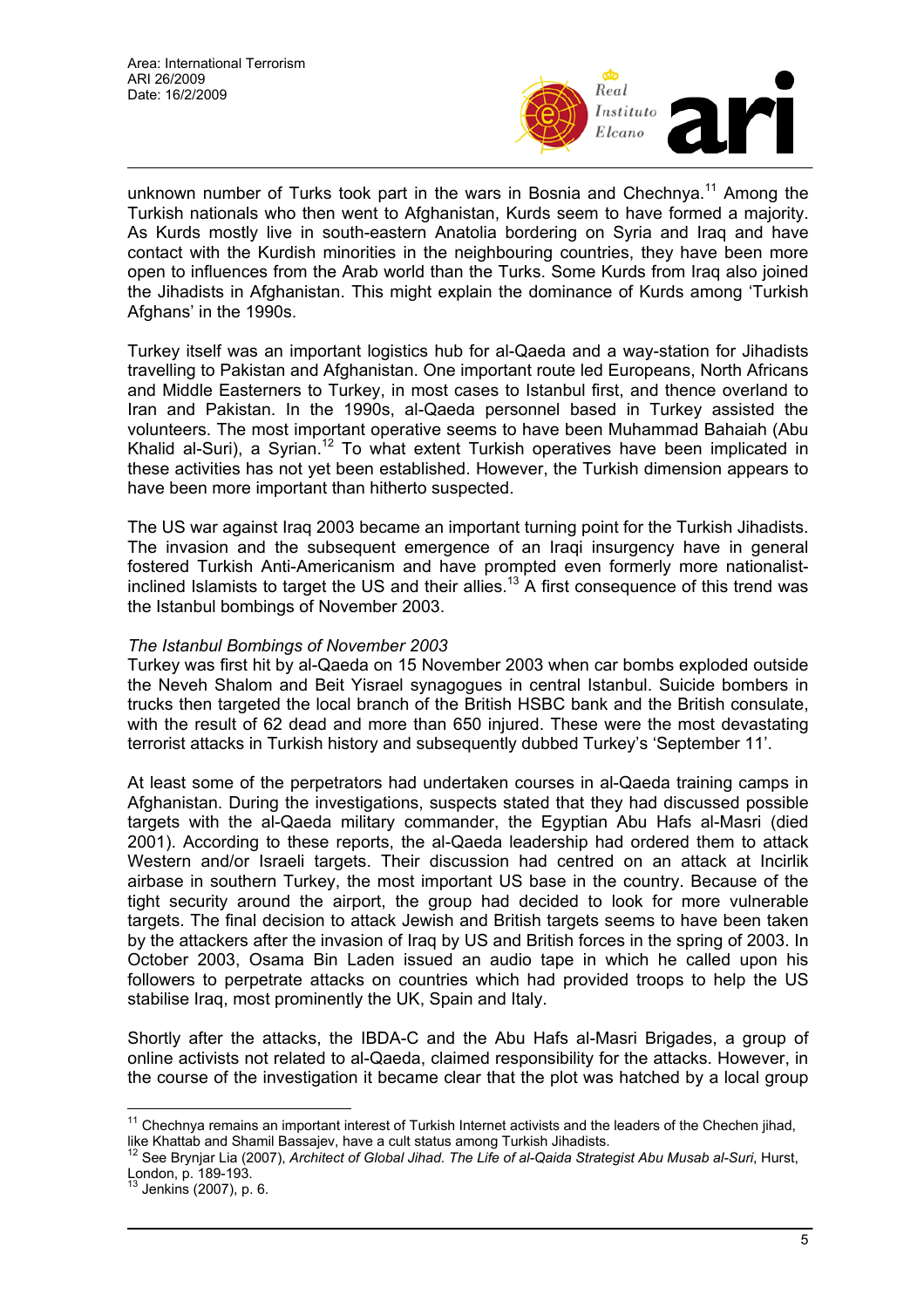

which had trained in Afghanistan and had links to al-Qaeda and Abu Musab al-Zarqawi's *al-Tawhid wa-l-Jihad*. Several perpetrators had been members or close sympathisers of the Turkish Hizbullah and IBDA-C in the past, but the organisations as such do not seem to have been involved.<sup>14</sup> They rather defined the intellectual and political environment in which their radicalisation had taken place.

The group that perpetrated the attacks was mainly made up of Turkish citizens from the south-eastern part of the country –Kurds from towns where Hizbullah commanded a large following–. The largest single group came from Bingöl, a remote predominantly Kurdish town in eastern Anatolia, where unemployment rates are high and the devastating repercussions of the civil war of the 1980s and 1990s are all too visible.<sup>15</sup> Others came from Malatya, Mardin, Batman and Van, all towns and cities in similarly miserable conditions to Bingöl and centres of Kurdish opposition to the Turkish state for decades.

#### *The Iraqi, Syrian and Lebanese Connections*

In the course of the investigation, it became clear that the plotters were not only linked to al-Qaeda in Pakistan but also to terrorist organisations in Syria, Lebanon and Iraq, which belonged to the larger network of Abu Mus'ab al-Zarqawi's *Jama'at al-Tawhid wa-l-Jihad* (which later pledged its loyalty to Osama Bin Laden and changed its name to al-Qaeda in Mesopotamia). Directly before and after the attack, some surviving members of the cell fled to Syria, among them Habib Aktaş, a leading personality. He and other members of the group later joined Zargawi in Irag and some were killed there.<sup>16</sup> Furthermore, in late 2003, Syria deported 22 Turkish suspects to their home country.

However, close links to Zarqawi's organisation became obvious when it was discovered that the perpetrators themselves claimed to be members of a group called *Beyyiat al-Imam* or 'Oath of allegiance to the Imam'.<sup>17</sup> This was the Turkish version of the name of the Jordanian group *Bay'at al-Imam*, which had been founded in the early 1990s by Abu Muhammad al-Maqdisi, Zarqawi's spiritual mentor, and which was later taken over by Abu Mus'ab al-Zarqawi. The choice of a name which was strange even to the Jihadists' ears was obviously aimed at emphasising the link to Zargawi and Magdisi.<sup>18</sup>

The link between Zarqawi and the Istanbul plotters became even clearer when news about the financing of the plot was made public. The Syrian al-Qaeda in Iraq operative Luayy Saqqa was named (and later convicted) as the mastermind of the Istanbul bombings and was said to have financed the attacks. Saqqa's (born 1974) family –which is most probably of Kurdish descent– had lived in eastern Turkey until 1960, but then emigrated to Aleppo, the most important Islamist stronghold in Syria. He had first joined al-Qaeda Central in Afghanistan and built up a close relationship with Abu Zubaida, an important logistics official based in Pakistan and a close associate of Osama Bin Laden. In 1997, Abu Zubaida sent him to the Khalden training camp in Afghanistan and later to Turkey in order to build structures there. When he returned to Afghanistan in 1999, however, he moved to Herat with Abu Musab al-Zargawi.<sup>19</sup>

 $\overline{a}$ 

<sup>&</sup>lt;sup>14</sup> Cline (2004), p. 321-335 (p. 322 ff.).<br><sup>15</sup> 'Turkish Town's Despair Breeds Terrorists, Residents Fear', New York Times, 27/XI/2003.<br><sup>16</sup> Habib Aktaş and Gürcan Baç died in Falluja in 2004 and 2005, respectively.<br><sup>17</sup> *des islamistischen Terrorismus*, Beck, München, p. 135 ff. 19 *Der Spiegel*, nr 34, 2005, p. 114-115.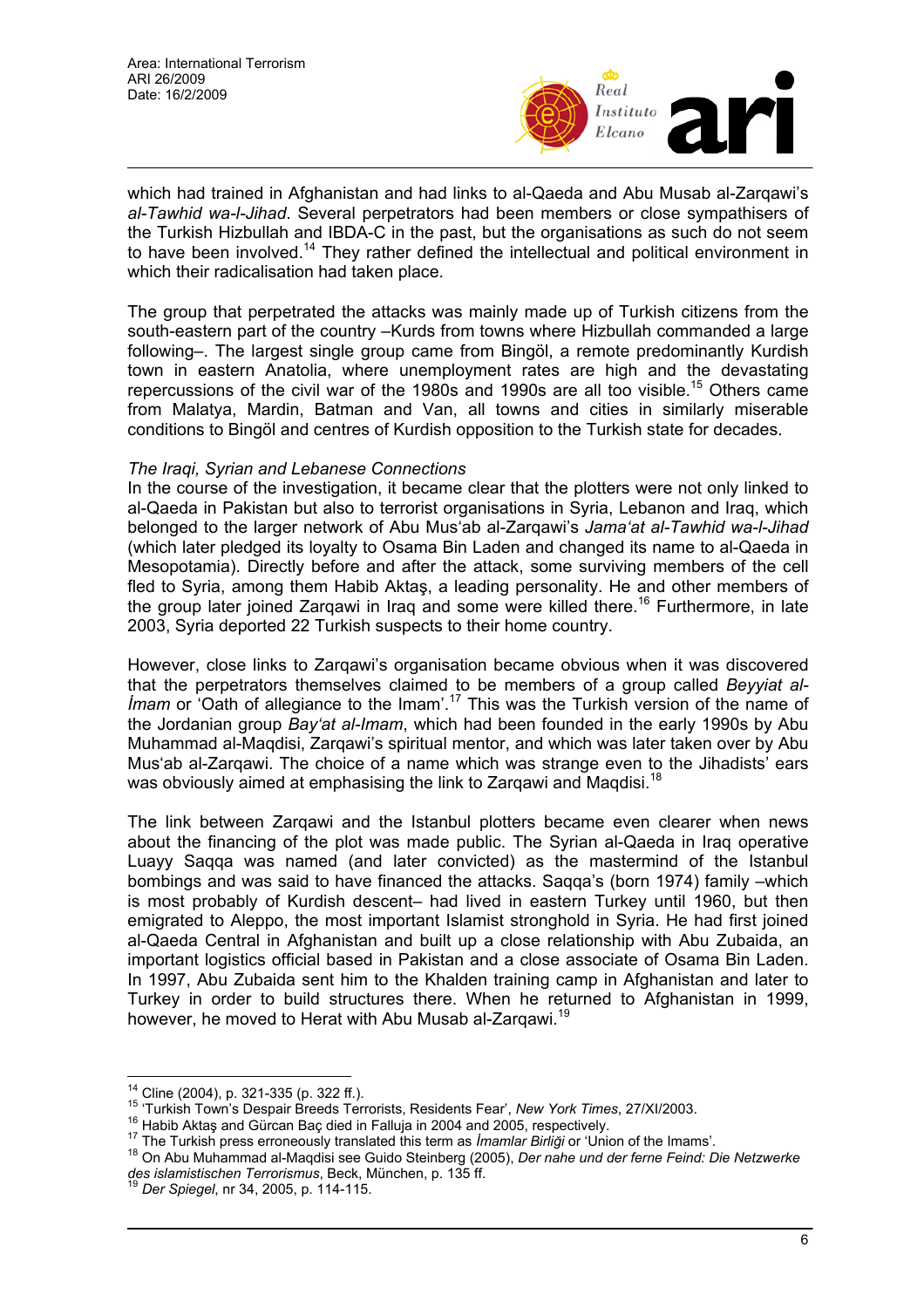

Zarqawi had just been released from jail in Jordan in early 1999 when he returned to Afghanistan, where he had already been staying in the late 1980s. He gained permission to establish his own training camp in Herat close to the Iranian border and far from al-Qaeda's headquarters in Kandahar. It was a camp established exclusively for Jordanians, Palestinians, Syrians and Lebanese, who formed the core of Zarqawi's *Tawhid* organisation. Among the first group of activists, which consisted of only five men, was Luayy Saqqa. Zarqawi refused to be incorporated into Osama Bin Laden's organisation. Rather, he asserted his independence and stuck to his original goal, namely to fight against the Jordanian regime and for the 'liberation' of Palestine rather than join al-Qaeda's global jihad.20 In late 2001, Zarqawi fled to northern Iraq via Iran. When it became clear that the US would attack Iraq, Zarqawi took the chance to reorganise his network and redirect it for the fight against the US in Iraq and, increasingly, against the new Iraqi government. He relied on a growing number of Iraqi personnel in his network and co-operated with former regime loyalists.<sup>21</sup> Most of the suicide bomb attacks in Iraq since the summer of 2003 have been perpetrated by Zarqawi's group.

In order to rebuild his organisation and fight US forces in Iraq, Zarqawi had to rely heavily on new Iraqi recruits, so he was unable to continue to implement his former agenda, focusing exclusively on Jordanian and Israeli targets. According to one of his followers, Zarqawi adjusted his strategy to the new situation: first, the militants would have to expel the Americans from Iraq, where they would install an Islamist regime and then they would extend their Jihad to the neighbouring countries, with the final aim of liberating Jerusalem.<sup>22</sup> As it turned out in 2003 and later, Zarqawi targeted Turkey as well as neighbouring Arab countries. Luayy Saqqa was to execute his strategy in Turkey.

In the late 1990s and until 2001, Saqqa seems to have become an important personality in the network. He undertook several dozen journeys between Syria, Turkey and Jordan, and spent time in Afghanistan and Germany.<sup>23</sup> He later joined Zarqawi in Iraq and seems to have been an important node in his network in Syria and especially Turkey. After his arrest in 2005, he claimed to have fought for Zarqawi in Iraq and that he had taken part in kidnappings and executions. Most importantly, however, he seems to have provided the perpetrators of the Istanbul bombings with up to US\$160.000.

Saqqa was arrested in August 2005, when he planned attacks on Israeli cruise ships in the southern Turkish port city of Antalya. The plot failed in its early stages, when some of the explosives caught fire in an apartment in Antalya. Saqqa was subsequently caught in Diyarbakır, carrying US\$120.000 in cash.<sup>24</sup>

## *Turkish Jihadists and the Turkish Diaspora*

As there is a sizeable Turkish diaspora in Western Europe, and parts of this diaspora have joined the Jihadist movement, the interplay between Turkish Jihadists in Turkey and (especially) Germany –home to around 2.5 million Turks and Germans of Turkish-origin– seems to have intensified in recent years, possibly due to the use of new media, especially the Internet. For many Turkish Islamists since the 1970s, Germany has been a

<sup>&</sup>lt;sup>20</sup> 'How Terror Groups Vied for a Player', Christian Science Monitor, 11/V/2004.

<sup>&</sup>lt;sup>21</sup> 'The Arab *Mujahidin* in Iraq are 2000', al-Hayat, 8/XI/2004 (in Arabic).<br><sup>22</sup> 'al-Zarqawi: An Islamic Government in Iraq', al-Hayat, 10/IX/2004 (in Arabic).<br><sup>23</sup> Saqqa's two sisters are married to two German convert September 2000 to July 2001 he was based in the south-western German town of Schramberg. See *Der* 

*Spiegel*, nr 34. 24 *Der Spiegel*, nr 33, 2005, p. 108-109.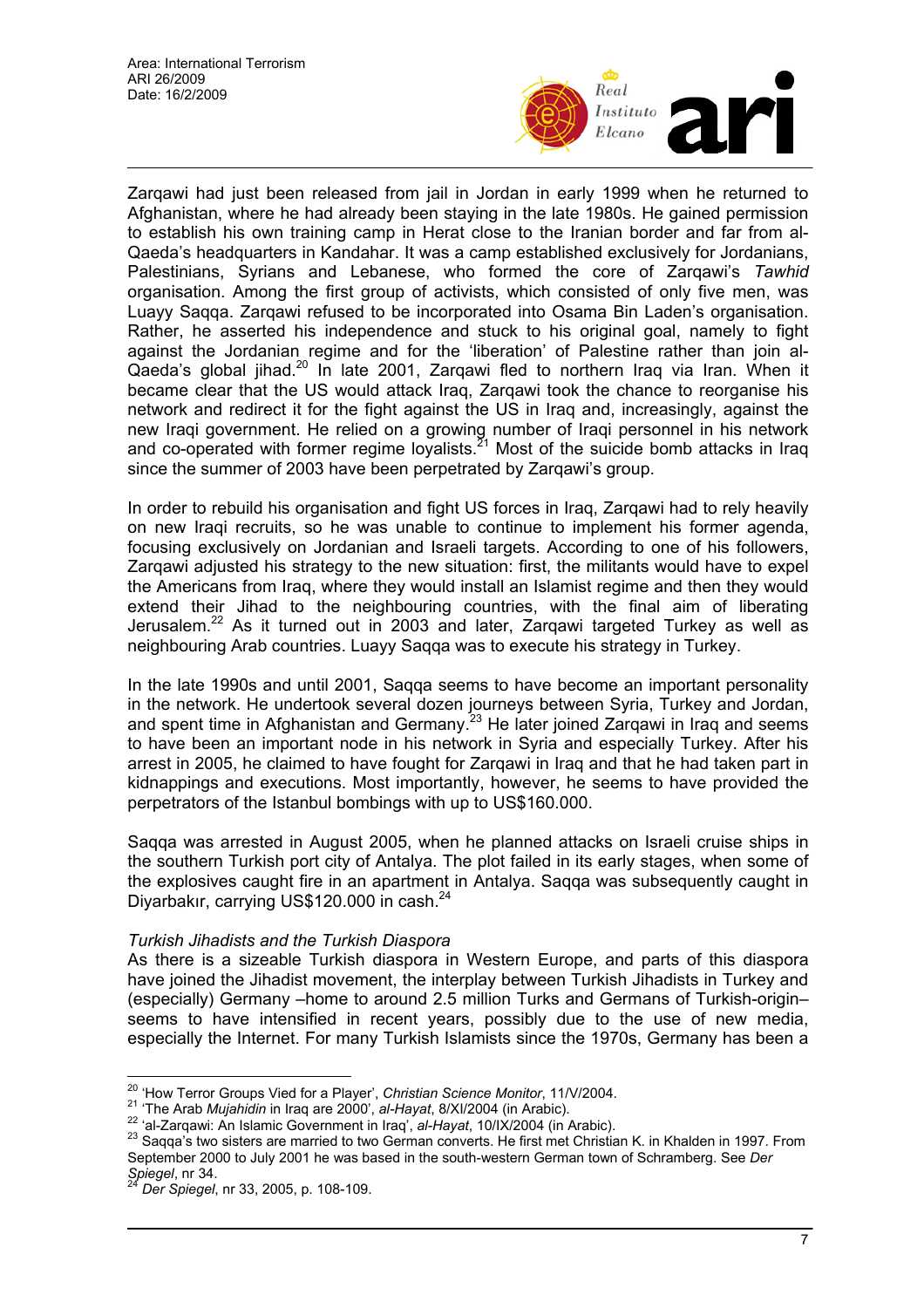$\overline{a}$ 



favourite refuge, as their activities were widely tolerated by the German authorities and they were able to act freely among a strong Turkish minority. All Turkish terrorist groups had (and still have) a strong base in Germany, among them the Kurdish PKK. Only after 11 September 2001 have the German authorities cracked down on some of these movements without, however, eliminating the problem. In recent years, there seems to be a strong trend towards Jihadist radicalisation among young Turks in Germany.

## *The Kaplan Family and the 'Caliph State Organisation'*

Turkish Jihadists had an important precursor in Germany: the 'Caliph State Organisation' of Cemalettin and Metin Kaplan. Cemalettin Kaplan (died 1995) a theologian, had been an employee of the Presidency of Religious Affairs in Turkey and Mufti in Adana. After the military coup in 1980 and the ban on Erbakan's Party of National Salvation (*Milli Selamet Partisi*), Kaplan fled to Germany and became active in an Islamist organisation close to the Party, the Islamic Union Europe. He soon provoked heated debates within the organisation, because –although a Sunni– he was a staunch admirer of the Islamic Revolution in Iran. In November 1984, Kaplan founded his own organisation, the Federation of Islamic Associations and Communities (*Islam Cemiyet ve Cemaatler Birliği*, ICCB), with its headquarters in Cologne. In its heyday in the late 1980s, his organisation had around 7,000 members.

Kaplan, who was nicknamed the 'Cologne Khomeini' by the German press, aimed at the revolutionary foundation of an Islamic state in Turkey and the restoration of the caliphate. In 1994 he proclaimed himself caliph and called his organisation the 'Caliph State' (*Hilafet Devleti*). By the time of Cemalettin Kaplan's death in 1995, the Caliph State organisation was a highly centralised, authoritarian movement which had lost its charismatic leader. Already by the end of the 1980s, Kaplan had reorganised the movement which had started to lose support among the Turks in Germany. He and his remaining supporters increasingly isolated themselves from their co-religionists, so that the organisation adopted a sectarian, almost cult-like character. This trend continued after Cemalettin's death, when his son Metin (born 1952) followed his father as head of the organisation. Metin lacked his father's charisma, intelligence and talent, so that the organisation almost disintegrated. A rival caliph, Ibrahim Sofu, emerged among the movement's supporters in Berlin. After Metin Kaplan demanded his death in the organisation's mouthpiece, *Ümmet-i Muhammad*, Sofu was assassinated in 1997. As a result, in the late 1990s the numbers of the organisation's members shrank to less than 1,000 from around 3,800 in 1995. In 2000, Kaplan was imprisoned for four years because he had called for the murder of Sofu. In December 2001, the Caliph State was banned and in 2004, after his release from prison, Kaplan was extradited to Turkey. There he was convicted to life imprisonment because he had allegedly ordered a terrorist attack on the mausoleum of Kemal Atatürk in Ankara.<sup>25</sup>

In 2001 and 2002, the Caliph State was considered to be a possible terrorist threat in Germany. However, its members showed no inclination to perpetrate terrorist attacks and focussed on what they considered an exemplary Muslim personal life. Whether Kaplan's supporters really planned to destroy the Atatürk mausoleum is highly doubtful. Be that as it may, the Kaplan movement was reduced to insignificance after 2005, although it still has supporters and continues some clandestine activities.

<sup>25</sup> On the history of the movement see Werner Schiffauer (2000), *Die Gottesmänner. Türkische Islamisten in Deutschland. Eine Studie zur Herstellung religiöser Evidenz*, Suhrkamp, Frankfurt am Main.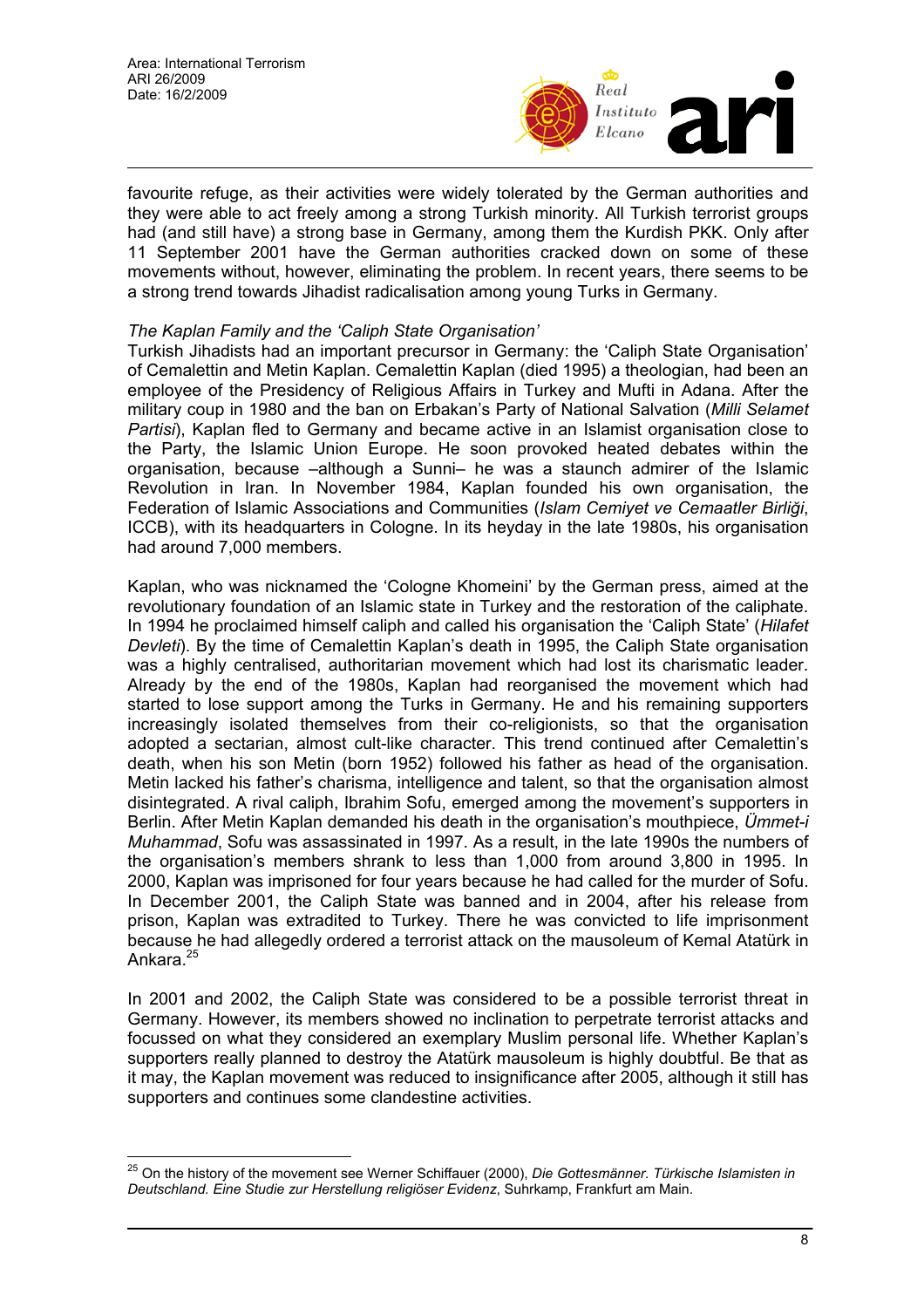

## *The 'Sauerland' Plot and its Turkish Dimension*

For years after the imprisonment of Metin Kaplan, the German authorities argued that the threat of Jihadist terrorism was smaller in Germany than in France, the UK or Spain because Germany's Turkish migrant community was less prone to Jihadist radicalisation than the Arabs. This assessment proved wrong, however, in the course of 2007, when a Turkish-Kurdish-Arab-German group of Jihadists planned to attack US and possibly Uzbek targets in Germany. In September 2007, two German converts and a Turk were arrested in a small town in the Sauerland region in the state of North-Rhine Westphalia.

The 'Sauerland cell' as they were subsequently called, was part of a larger group of around 30 or more young Jihadists in Germany, mostly ethnic Turks or Kurds living in Germany and some Arabs and several converts, who had been part of a Jihadist network. For the first time, German Turks in larger numbers were radicalised and joined a Jihadist organisation. The nucleus of the group seems to have been formed in the Salafist *milieu* of Ulm and Neu-Ulm in south-western Germany. From 2001, the Multikulturhaus in Neu-Ulm had become a rallying point for young Turks, Kurds, Arabs and German converts alike. As a result of their radicalisation, at least 10 to 20 of them went to terrorist training camps in Pakistan from 2006.<sup>26</sup>

Training took place in northern Waziristan, in the camps of a small Uzbek group called the Islamic Jihad Union  $(IJU)$ .<sup>27</sup> The IJU is a splinter group of the larger and older Islamic Movement of Uzbekistan (IMU), which is also based in Waziristan. However, the IJU split from the IMU because the latter refused to internationalise its ideology and join the (Afghan) Taliban and al-Qaeda in their fight against Western forces in Afghanistan. The IJU entered into a close alliance with the Taliban and al-Qaeda. Since 2006 it has increasingly recruited ethnic Turks and seems to be aiming to increase its attraction among Turks in Germany and in Turkey itself. The reason for the IJU's success is simple: Turks and Uzbeks are related Turkic peoples and speak similar languages. An Uzbek organisation that operates transnationally and takes an internationalist line is therefore ideally suited for recruiting Turks –either from Turkey itself or from the European diaspora $-$ .<sup>28</sup>

The planned attack in Germany was an attempt to support the struggle of the Taliban and al-Qaeda in Afghanistan. The IJU leadership was mainly concerned with influencing the German debate on extending both Afghanistan mandates. They evidently calculated that attacks just before the Bundestag votes in October and November 2007 could prevent an extension and force the withdrawal of troops.<sup>29</sup> The Taliban and al-Qaeda had long regarded Germany as the weakest link in the chain of the major troop providers and wanted to exploit growing criticism of the campaign in Afghanistan among Germans.

Union and the Internationalization of Uzbek Jihadism', *Strategic Insights*, 7, nr 3, July, *http://www.ccc.nps.navy.mil/si/2008/Jul/steinbergJul08.asp*. 28 In the al-Qaeda and Taliban camps recruits have to either speak Pashtu or Arabic. Most Turkish recruits do

 $\overline{a}$ 

<sup>&</sup>lt;sup>26</sup> These are the cases currently known to the author, but actual numbers might be higher. In an interview with a German newspaper, Wolfgang Bosbach, a prominent conservative parliamentarian and specialist in domestic affairs, said that more than 50 Germans (among them an unknown number of Germans of Turkish origin) were at that time training in Pakistani camps. The number of known cases keeps rising.<br><sup>27</sup> For a detailed discussion of the plot see Guido Steinberg (2008), 'A Turkish Al Qaeda: The Islamic Jihad

not speak more than their mother tongue and possibly Kurdish, Turks from Germany in most cases do not speak any foreign languages either.

<sup>29</sup> This has meanwhile been corroborated by *Der Spiegel*.